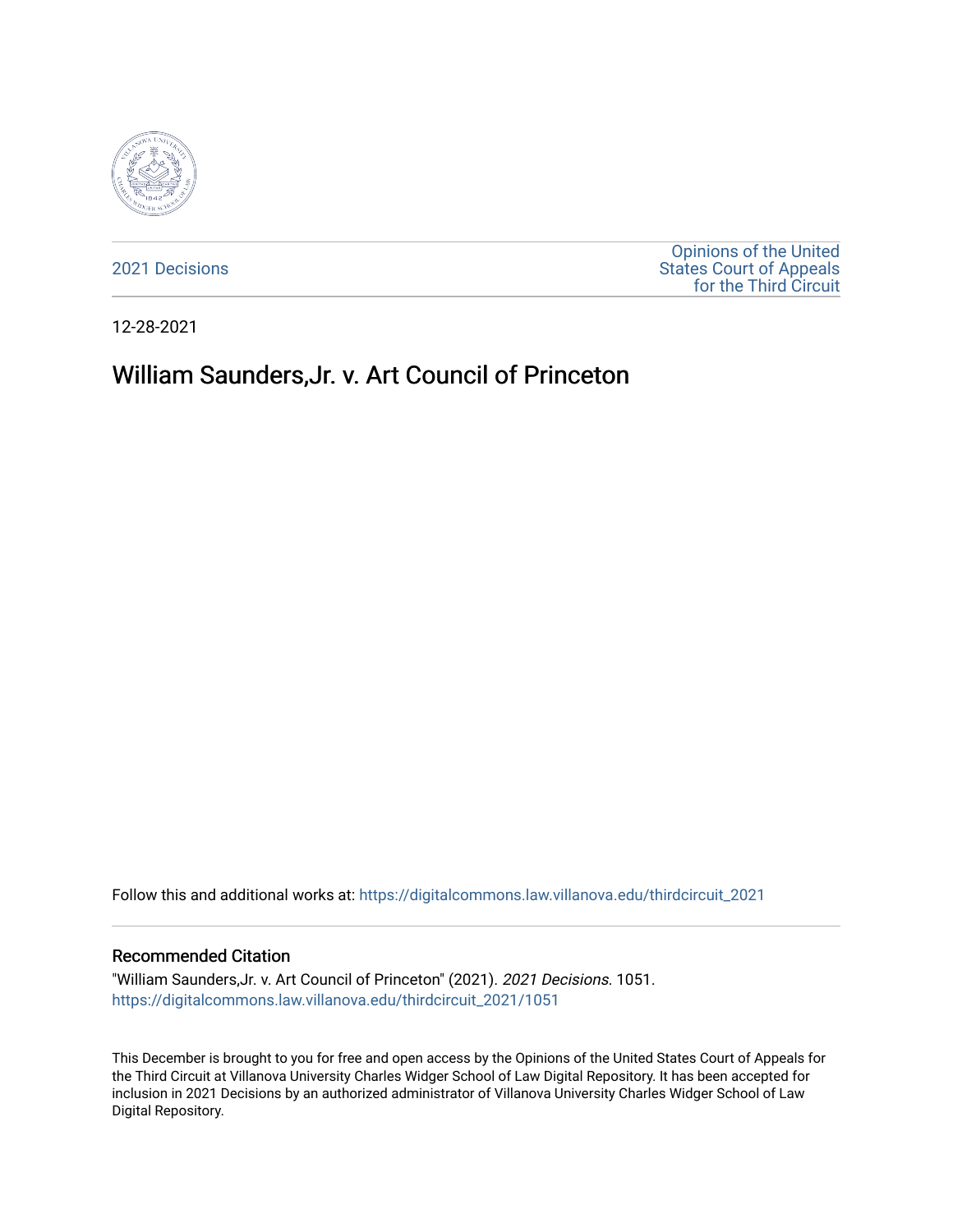### **NOT PRECEDENTIAL**

# UNITED STATES COURT OF APPEALS FOR THE THIRD CIRCUIT

\_\_\_\_\_\_\_\_\_\_\_

# No. 21-1118 \_\_\_\_\_\_\_\_\_\_

WILLIAM HARDY SAUNDERS, JR., artist and photographer, member of class represent minority group; as individual; and on behalf class all other persons similarly situated John and Mary Does one through hundred yet to be identified and determine part of this action a suit for damages,

Appellant

#### v.

ART COUNCIL OF PRINCETON; JIM LEVINE, Executive Director; MARIA EVANS, as the Artistic Director, and are each; being sued individually and in official capacity; LIZ LEMPERT, Mayor, being sued individually; COUNCIL MEMBERS, individually and in official capacity; CITY, MUNICIPALITY PRINCETON, NEW JERSEY; PRINCETON UNIVERSITY; LEWIS CENTER FOR THE ARTS; MUSEUM OF ART FOR PRINCETON UNIVERSITY; PRINCETON HISTORICAL PRESERVATION COMMISION; PUBLIC ART SELECTION COMMITTEE OF PRINCETON; JOHN AND MARY DOES 1-100; SHIRLEY SATTERFIELD, as individual; MARION DAVIA, sued as individual; BARBARA A. HILLIER, Individually; ROBERT HILLIER, Individually; TIMOTHY M. ANDREWS, Chief Executive Officer, and the Advertising Specialty Institute, each, being sued individually; SETH B. HINSHAW, individually, and in official capacity; JOINT EFFORT SAFE STREETS PROGRAM, entity; JOHN BAILEY, organizer, each being sued individually and in official capacity; THE STUDIO HILLIER, entity; LETICIA FRAGA, Councilwoman, being sued individually and in official capacity; WISE PRESERVATION PLANNING, as entity; ELIZABETH H. KIM, Officer, and, in all, each are being sued individually and in official capacity; WITHERSPOON-JACKSON NEIGHBORHOOD ASSOCIATION; PUBLIC ARTS SELECTION COMMITTEE; HISTORIC PRESERVATION COMMISSION, AND **COMMISSIONERS** 

> On Appeal from the United States District Court for the District of New Jersey (D.C. Civil Action No. 3-19-cv-19018)

\_\_\_\_\_\_\_\_\_\_\_\_\_\_\_\_\_\_\_\_\_\_\_\_\_\_\_\_\_\_\_\_\_\_\_\_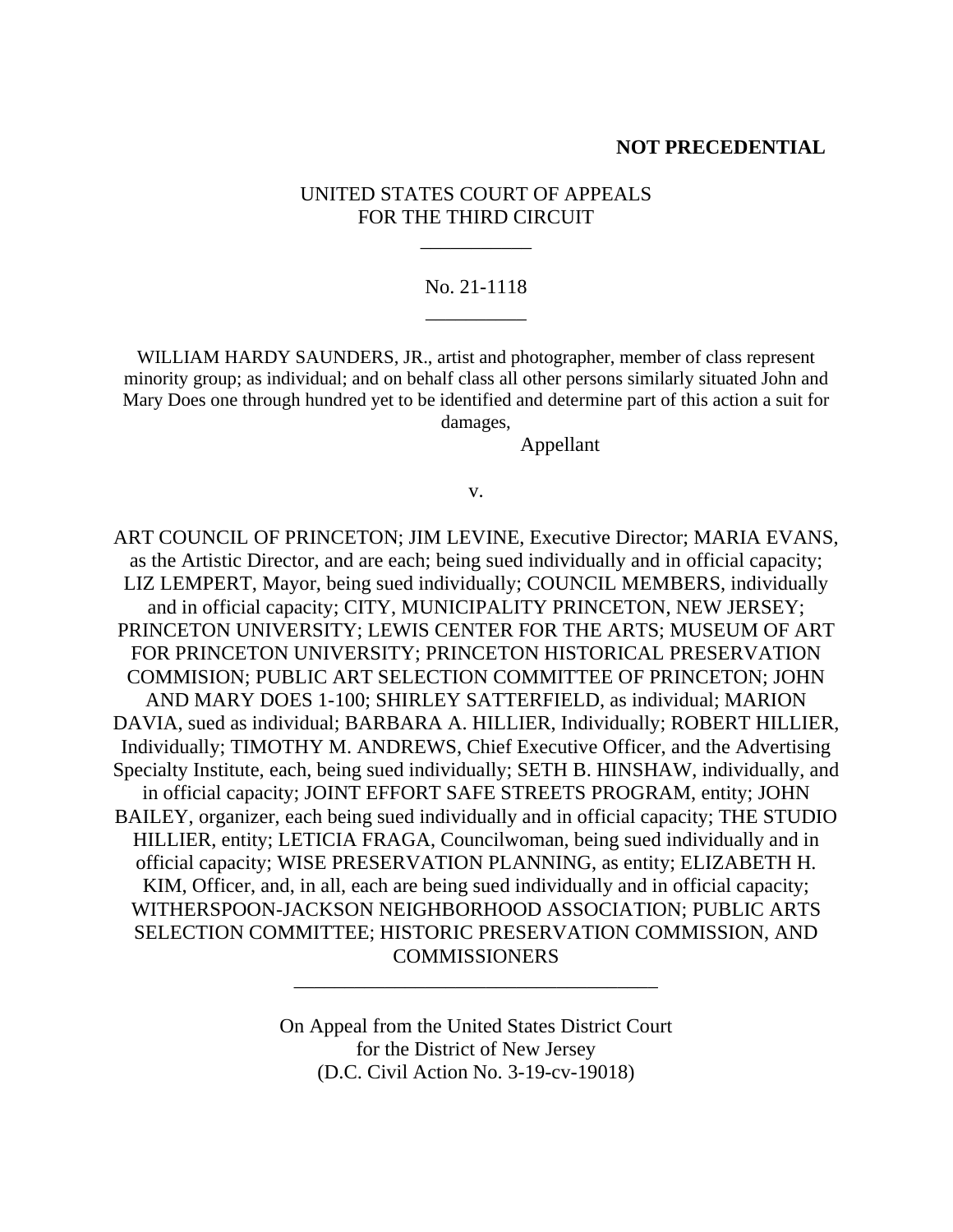# District Judge: Honorable Anne E. Thompson \_\_\_\_\_\_\_\_\_\_\_\_\_\_\_\_\_\_\_\_\_\_\_\_\_\_\_\_\_\_\_\_\_\_\_\_

Submitted Pursuant to Third Circuit LAR 34.1(a) August 24, 2021 Before: MCKEE, SHWARTZ, and RESTREPO, Circuit Judges

> (Opinion filed December 28, 2021) \_\_\_\_\_\_\_\_\_\_\_

# OPINION\* \_\_\_\_\_\_\_\_\_\_\_

## PER CURIAM

William Saunders appeals the District Court's order dismissing his complaint under 28 U.S.C. § 1915(e)(2)(B)(ii). Appellant also appeals the denial of his motion for a preliminary injunction, his motion for a temporary restraining order, and his motion to appoint counsel. For the reasons set forth below, we will affirm.

I.

Saunders filed a complaint against the Arts Council of Princeton and various defendants affiliated with the municipality of Princeton, New Jersey, and Princeton University on behalf of the African American residents of Princeton's historically African American Witherspoon-Jackson neighborhood. Saunders is an African American artist and a Princeton native. He stated that the local government passed an ordinance to preserve Witherspoon-Jackson and its African American heritage. Saunders claimed the

<sup>\*</sup> This disposition is not an opinion of the full Court and pursuant to I.O.P. 5.7 does not constitute binding precedent.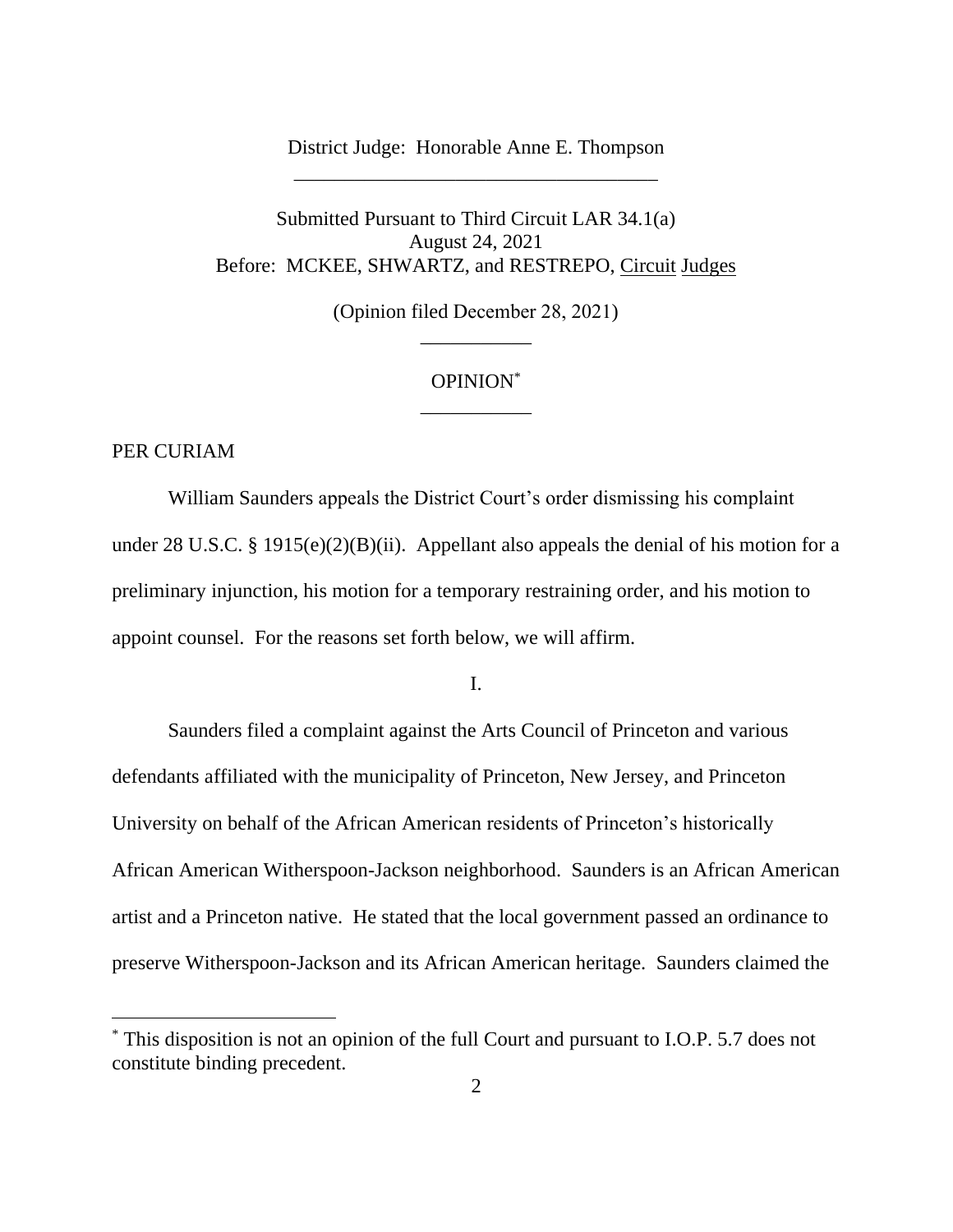defendants violated this ordinance when they proposed and approved a mural celebrating Hispanic heritage to be painted in the neighborhood. He also alleged that the defendants misused national grant funds and maintained a discriminatory sanctuary city policy. The District Court twice screened Saunders's complaint under 28 U.S.C. § 1915, finding both times that he had failed to state a claim but granting Saunders an opportunity to amend after each dismissal. Following the second dismissal, the District Court cautioned Saunders that a failure to cure the deficiencies would result in a dismissal with prejudice. Saunders then filed his second amended complaint, asserting 5 claims: 1) "Race Discrimination Deprive Equal Protection of Law"; 2) "Discrimination on Basis Race, Origin, Culture, and Identity"; 3) "Discrimination By Policy Sanctuary City Preferential Treatment"; 4) "Discriminatory to [sic] Pitting Immigrant Culture Against Black-American Culture"; and 5) "Race Discrimination By Mural Deny Freedom of Expression." Saunders claimed that the defendants violated his First, Fifth, and Fourteenth Amendment rights pursuant to 42 U.S.C. §§ 1981–83, although he did not specify how these provisions or constitutional violations applied to the specific claims in his complaint. Saunders sought the appointment of counsel, the removal of the mural, an end to the "Sanctuary city policy," and monetary damages.

The District Court again screened Saunders' complaint pursuant to 28 U.S.C. § 1915 and concluded that he had failed to state a claim as to each of the five alleged counts. More specifically, the Court indicated that Saunders failed to plead any plausible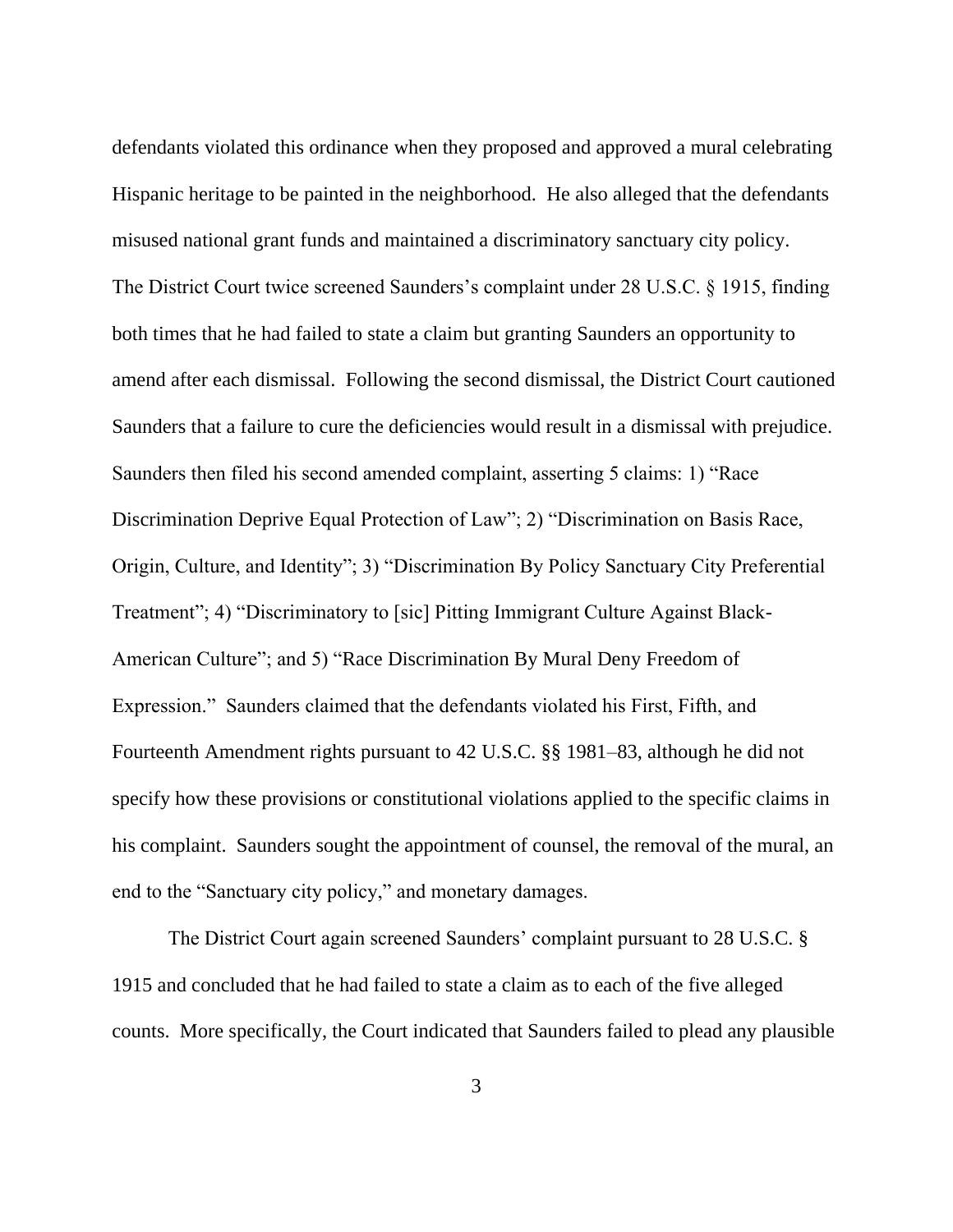basis for racial discrimination, had provided what amounted to "merely an account of his reaction to the mural," failed to detail any discriminatory policy, and failed to allege a violation of his statutory or constitutional rights. This timely appeal followed.

#### II.

We have jurisdiction under 28 U.S.C. § 1291 and exercise plenary review over the District Court's ruling. See Dooley v. Wetzel, 957 F.3d 366, 373-74 (3d Cir. 2020); Allah v. Seiverling, 229 F.3d 220, 223 (3d Cir. 2000). To state a claim, a civil complaint must set out "sufficient factual matter" to show that its claims are facially plausible. See Ashcroft v. Iqbal, 556 U.S. 662, 678 (2009). We construe Saunders's pro se filings liberally. See Erickson v. Pardus, 551 U.S. 89, 94 (2007) (per curiam).

### III.

Much of Appellant's pro se brief contains conclusory arguments, with little to no citation to the record or relevant authority.<sup>1</sup> To that extent, he has forfeited review of much of the District Court's decision. See Barna v. Bd. of Sch. Dirs. of Panther Valley Sch. Dist., 877 F.3d 136, 145–46 (3d Cir. 2017) (noting that "we have consistently

<sup>&</sup>lt;sup>1</sup> For example, Saunders includes an extensive account of his family history, his personal history, and arguments concerning his medical issues. He also alleges claims regarding the Americans with Disability Act, the Social Security Act, and arguments concerning an alleged wrongful conviction. Because these issues were not raised below, we will not consider them. See Simko v. U.S. Steel Corp., 992 F.3d 198, 205 (3d Cir. 2021) ("It is well-established that arguments raised for the first time on appeal are not properly preserved for appellate review."); Freeman v. Pittsburgh Glass Works, LLC, 709 F.3d 240, 249 (3d Cir. 2013) ("We generally refuse to consider issues that the parties have not raised below.").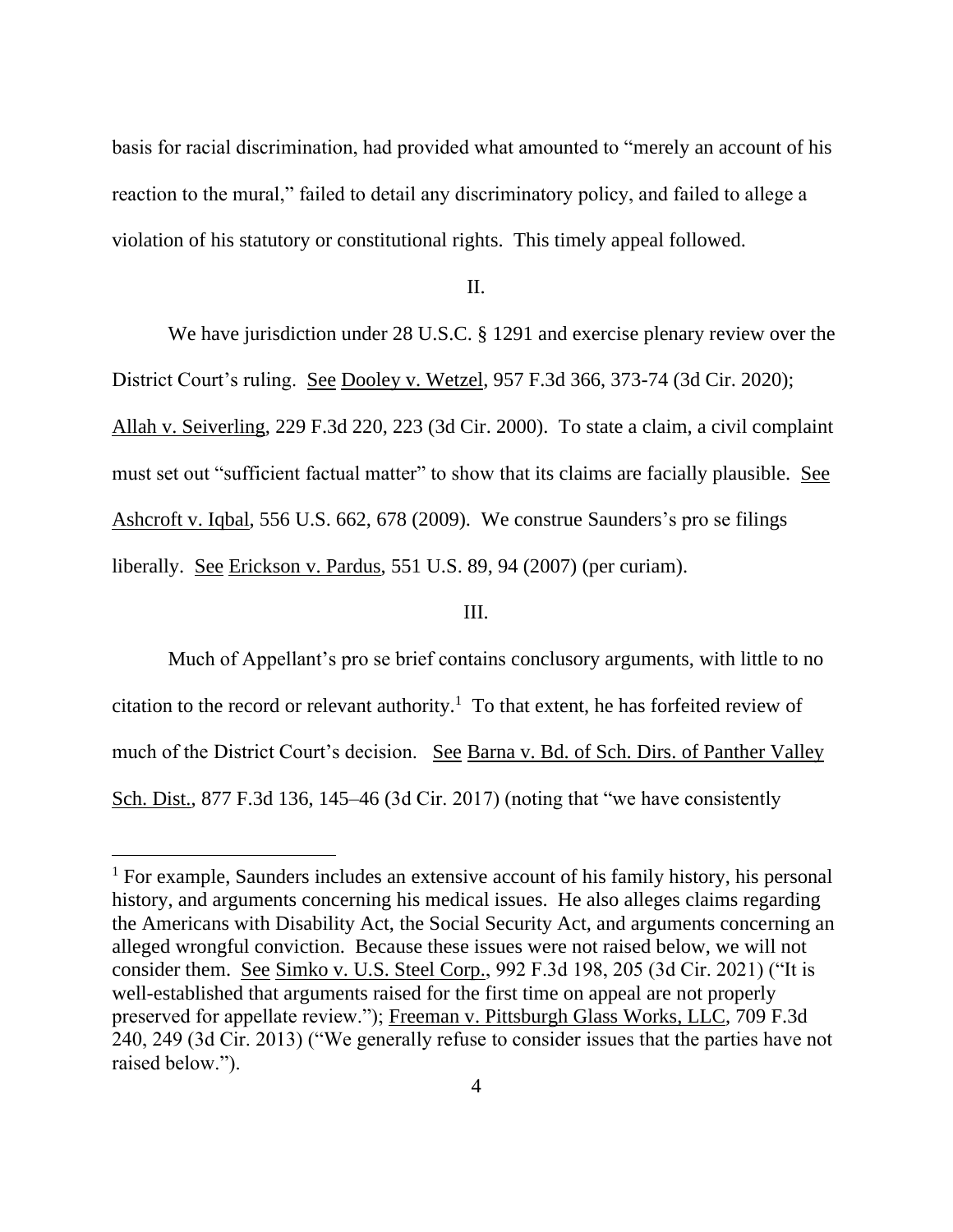refused to consider ill-developed arguments" or those not properly preserved due to passing and conclusory statements). Nonetheless, to the extent his brief may be construed as contesting the issues, we agree with the District Court's decision.

Saunders's complaint alleged various theories of racial discrimination related to the Arts Council of Princeton's sponsorship of a mural on the wall of a local grocery store that was painted by a first-generation American of Guatemalan descent. However, even if Saunders had standing,<sup>2</sup> his complaint did not support an inference of any disparate treatment or discriminatory purpose regarding the mural. Although he argues that defendants engaged in preferential treatment, his allegations are conclusory and speculative, and failed to demonstrate any connection between the alleged preferential treatment and his membership in a protected class. See Bell Atl. Corp. v. Twombly, 550 U.S. 544, 555 (2007) (""[f]actual allegations must be enough to raise a right to relief above the speculative level."); Mala v. Crown Bay Marina, Inc., 704 F.3d 239, 245 (3d Cir. 2013) (explaining that "pro se litigants still must allege sufficient facts in their complaints to support a claim"); Sarullo v. U.S. Postal Service, 352 F.3d 789, 798 (3d

<sup>&</sup>lt;sup>2</sup> It is unclear from the allegations in Saunders's complaint to what extent he alleges that he has been harmed by the defendants' alleged actions. See Blunt v. Lower Merion Sch. Dist., 767 F.3d 247, 278 (3d Cir. 2014) (to satisfy injury-in-fact standing requirement, a plaintiff must claim "the invasion of a concrete and particularized legally protected interest" resulting in harm "that is actual or imminent, not conjectural or hypothetical.") (citing Lujan v. Defenders of Wildlife, 504 U.S. 555, 560 (1992)).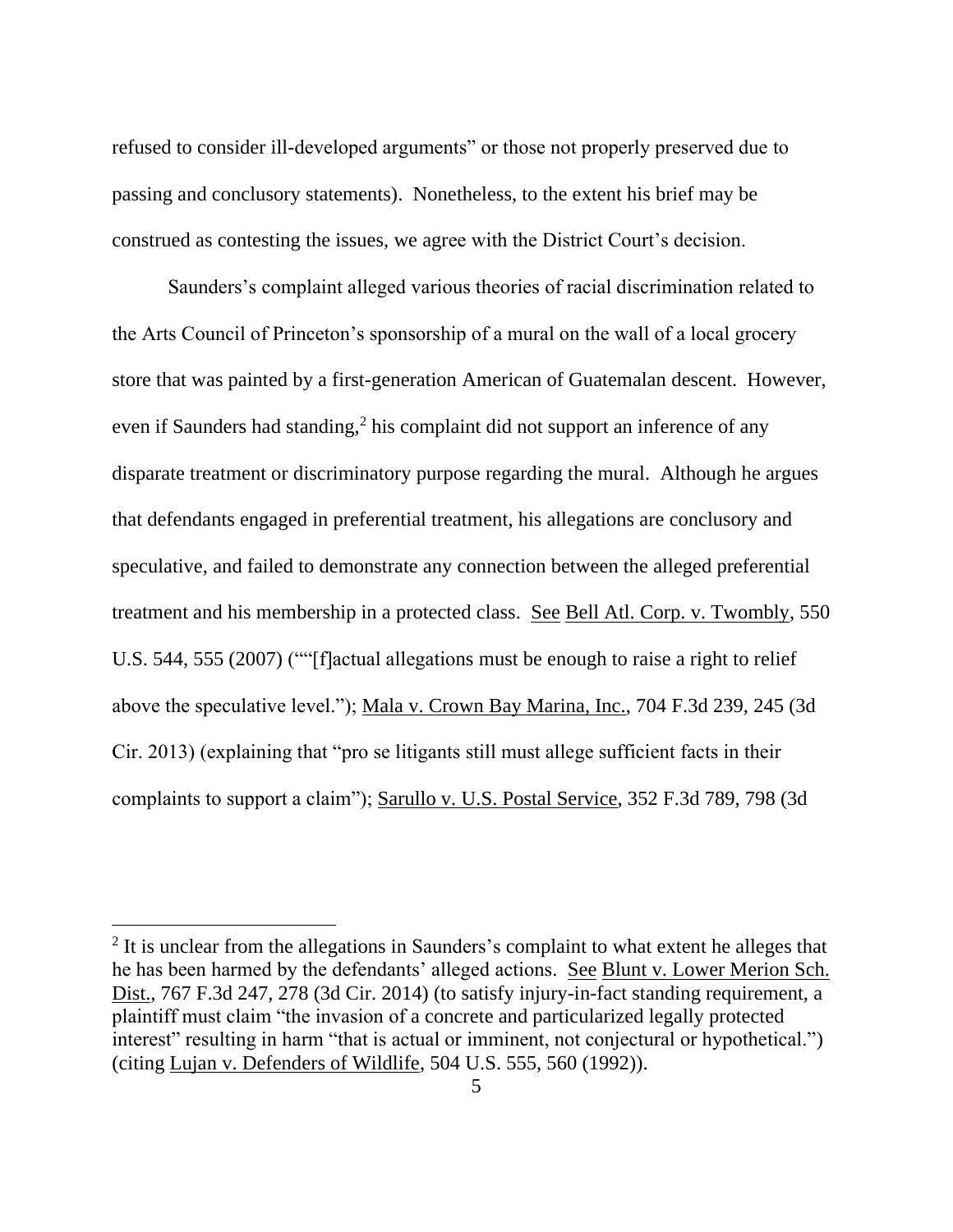Cir. 2003) (per curiam) (plaintiff in racial discrimination claim must "establish some causal nexus between his membership in a protected class and" the adverse action).

Similarly, to the extent that Saunders raised claims under either 42 U.S.C. § 1981 or 42 U.S.C. § 1982, he failed to establish the necessary elements to make out a claim of discrimination under either statute. The Supreme Court has explained that "[a]lthough not identical, the requisite elements of claims under §§ 1981 and 1982 are quite similar." Brown v. Philip Morris Inc., 250 F.3d 789, 797 (3d Cir. 2001). To state a claim under § 1981, "a plaintiff must allege facts in support of the following elements: (1) that plaintiff is a member of a racial minority; (2) intent to discriminate on the basis of race by the defendant; and (3) discrimination concerning one or more of the activities enumerated by the statute, which includes the right to make and enforce contracts." Id. at 797 (quotations omitted). Under § 1982, a plaintiff must allege facts that raise "a plausible inference of (1) the defendant's racial animus; (2) intentional discrimination; and (3) that the defendant deprived plaintiff of his rights because of race." Id. Not only did Saunders fail to establish a plausible inference of discrimination, but he also failed to allege that his complaint had any connection to his contract or property rights, factors that are essential to claims under these two statutes. Id.

Additionally, Saunders sought to raise a claim under 42 U.S.C. § 1983, which required him to "prove two essential elements: (1) that the conduct complained of was committed by a person acting under color of state law; and (2) that the conduct deprived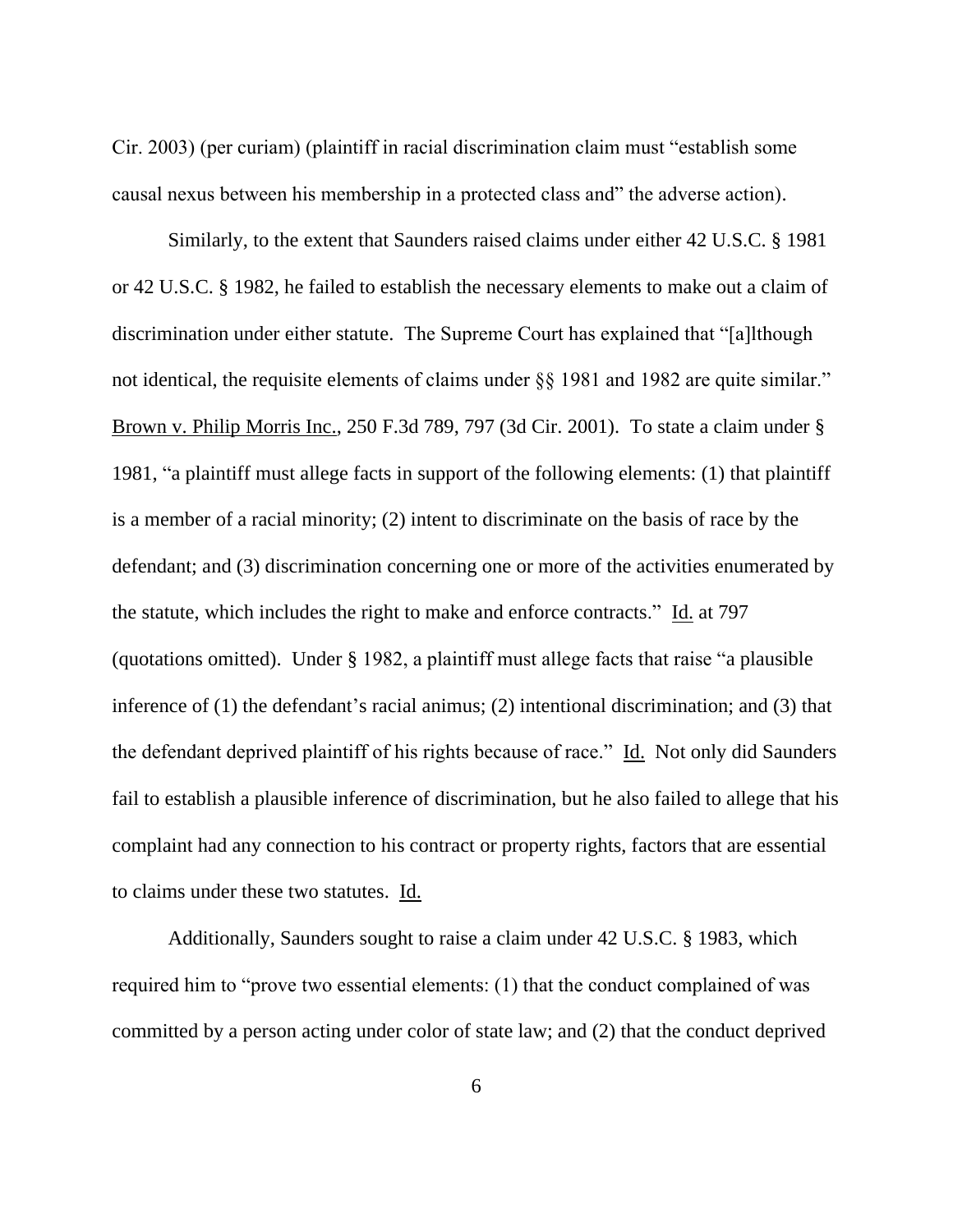the plaintiff of rights, privileges, or immunities secured by the Constitution" or federal law." Schneyder v. Smith, 653 F.3d 313, 318-19 (3d Cir. 2011). Saunders has not alleged that any discrimination was the result of a policy or custom necessary to implicate municipal liability under § 1983. See Monell v. Dep't of Soc. Servs., 436 U.S. 658, 694 (1978) ("[A] local government may not be sued under § 1983 for an injury inflicted solely by its employees or agents. Instead, it is when execution of a government's policy or custom,  $\ldots$  inflicts the injury that the government as an entity is responsible under § 1983.").

While Saunders did allege that there was a sanctuary city policy that contributed to the mural's selection, he did not plead facts detailing what the policy was, how it operated, or how the alleged policy furthered a discriminatory purpose. As a result, the allegation is a legal conclusion not entitled to be assumed true. See Ashcroft v. Iqbal, 556 U.S. 662, 678 (2009) (allegation that conduct was motivated "solely on account of religion, race, and/or national origin" was conclusory and "not entitled to be assumed true.") (citation omitted). The mere allegation that there was a policy, without more, is not enough to plausibly state a claim of racial discrimination. See Santiago v. Warminster Twp., 629 F.3d 121, 133 (3d Cir. 2010) ("Allegations that are merely consistent with a defendant's liability or show the mere possibility of misconduct are not enough.") (quotation omitted); Sarullo, 352 F.3d at 798.<sup>3</sup>

<sup>&</sup>lt;sup>3</sup> For the foregoing reasons, the District Court appropriately denied Saunders's motions